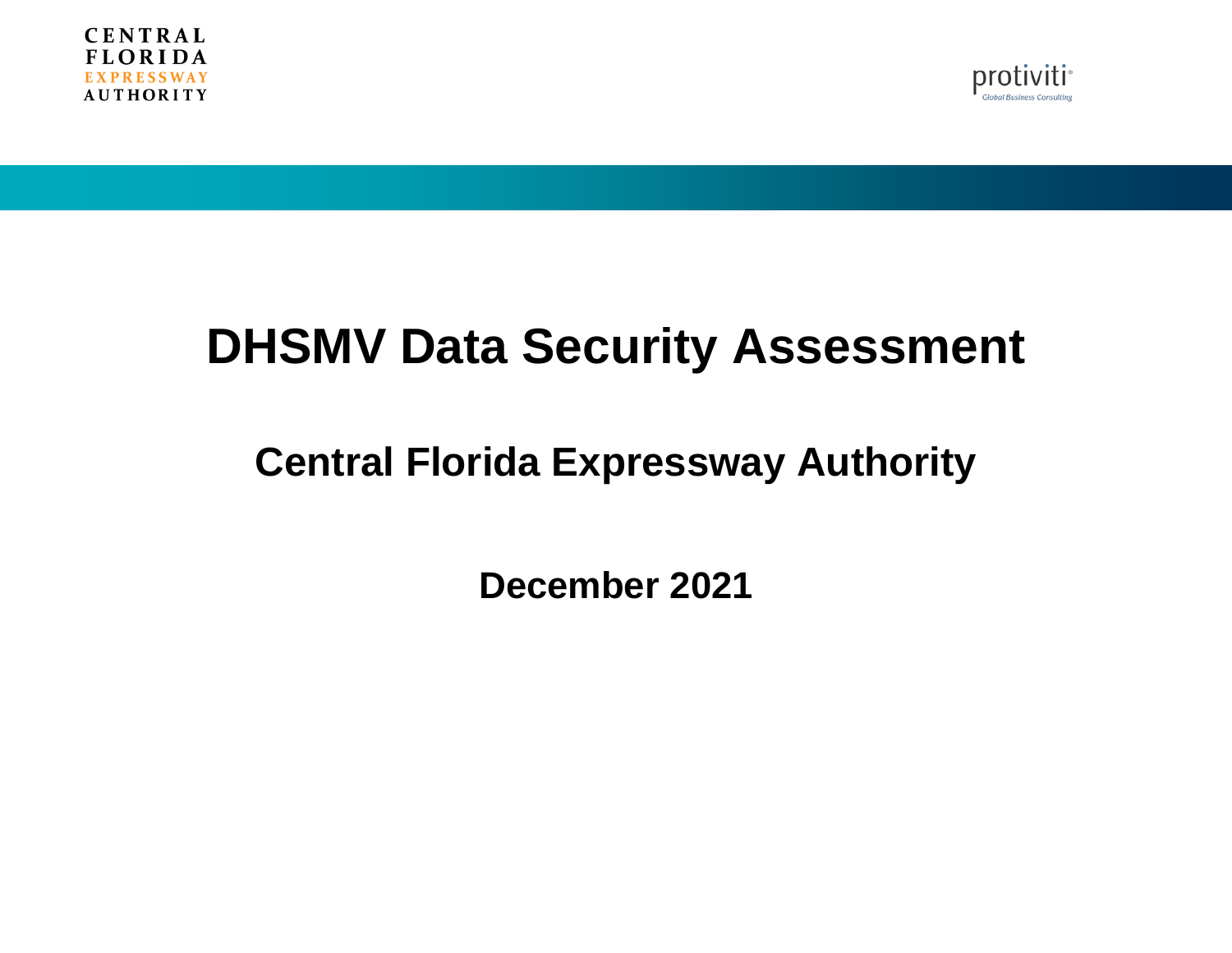

### **Table of Contents**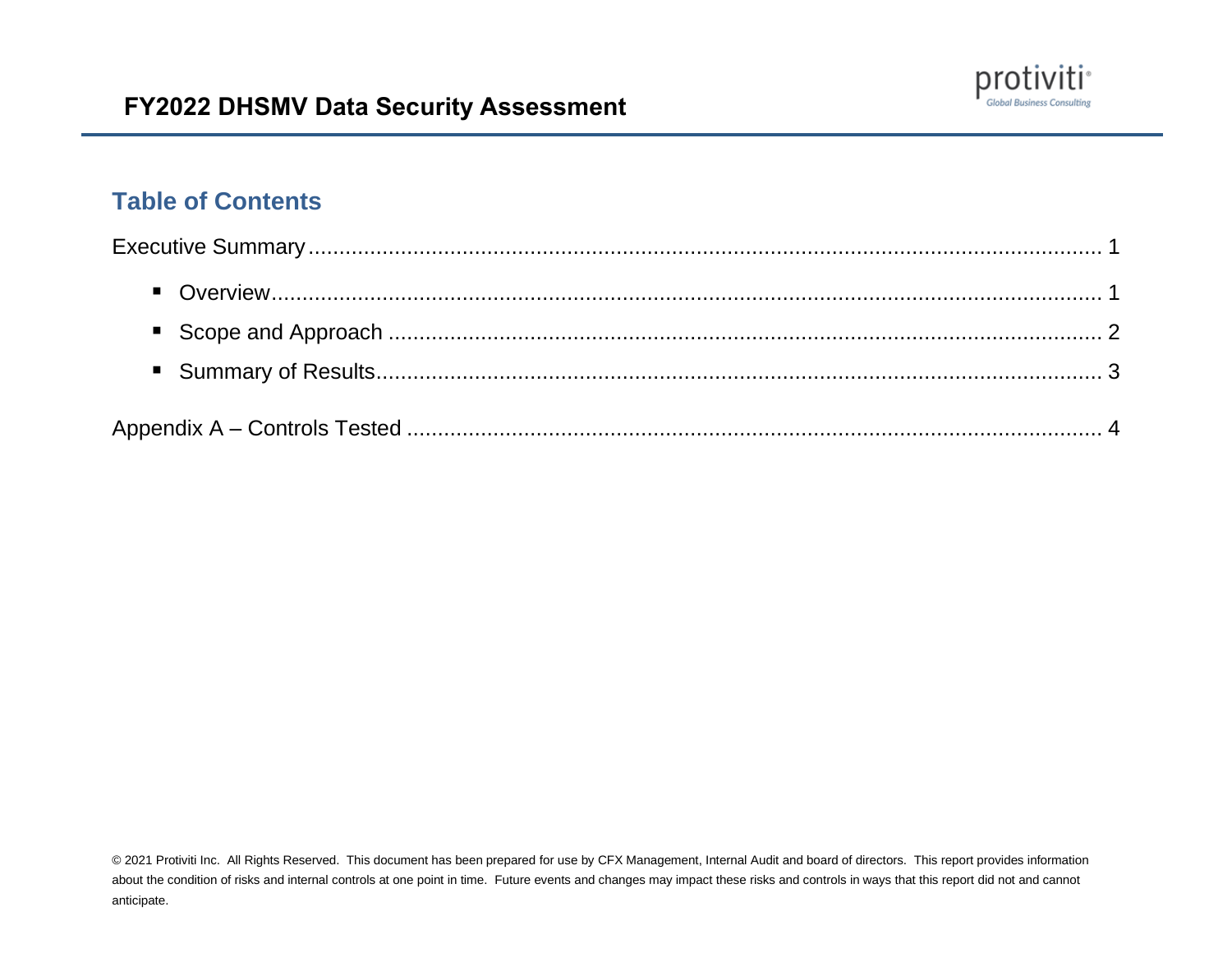

#### <span id="page-2-0"></span>**Executive Summary**

#### <span id="page-2-1"></span>**Overview**

During the period of November 29<sup>th</sup>, 2021 to December 16<sup>th</sup>, 2021, Internal Audit performed a Data Security Assessment of the Department of Highway Safety and Motor Vehicles ("DHSMV") data within the Central Florida Expressway Authority ("CFX") environment. The objectives of the assessment were to review internal controls for gaps in design related to the requirements set forth in *Section V – Safeguarding Information*, of the DHSMV Drivers License or Motor Vehicle Record Data Exchange Memorandum of Understanding ("MOU").

The summarized objectives of Section V are:

- Information exchanged will not be used for any purposes not specifically authorized by the MOU. Unauthorized use includes, but is not limited to, queries not related to a legitimate business purposes, personal use, and the dissemination, sharing, copying or passing of this information to unauthorized persons.
- Information exchanged by electronic means will be stored in a place physically secure from access by unauthorized persons.
- Access to the information will be protected in such a way that unauthorized persons cannot review or retrieve the information.
- All personnel with access to the information exchanged under the terms of the MOU will be instructed of, and acknowledge their understanding of, the confidential nature of the information. These acknowledgements must be maintained in a current status by the Requesting Party (CFX).
- All personnel with access to the information will be instructed of, and acknowledge their understanding of, the criminal sanctions specified in state law for unauthorized use of the data. These acknowledgements must be maintained in a current status by the Requesting Party (CFX).
- All access to the information must be monitored on an on-going basis by the Requesting Party (CFX). In addition, the Requesting Party (CFX) must complete an annual audit to ensure proper and authorized use and dissemination.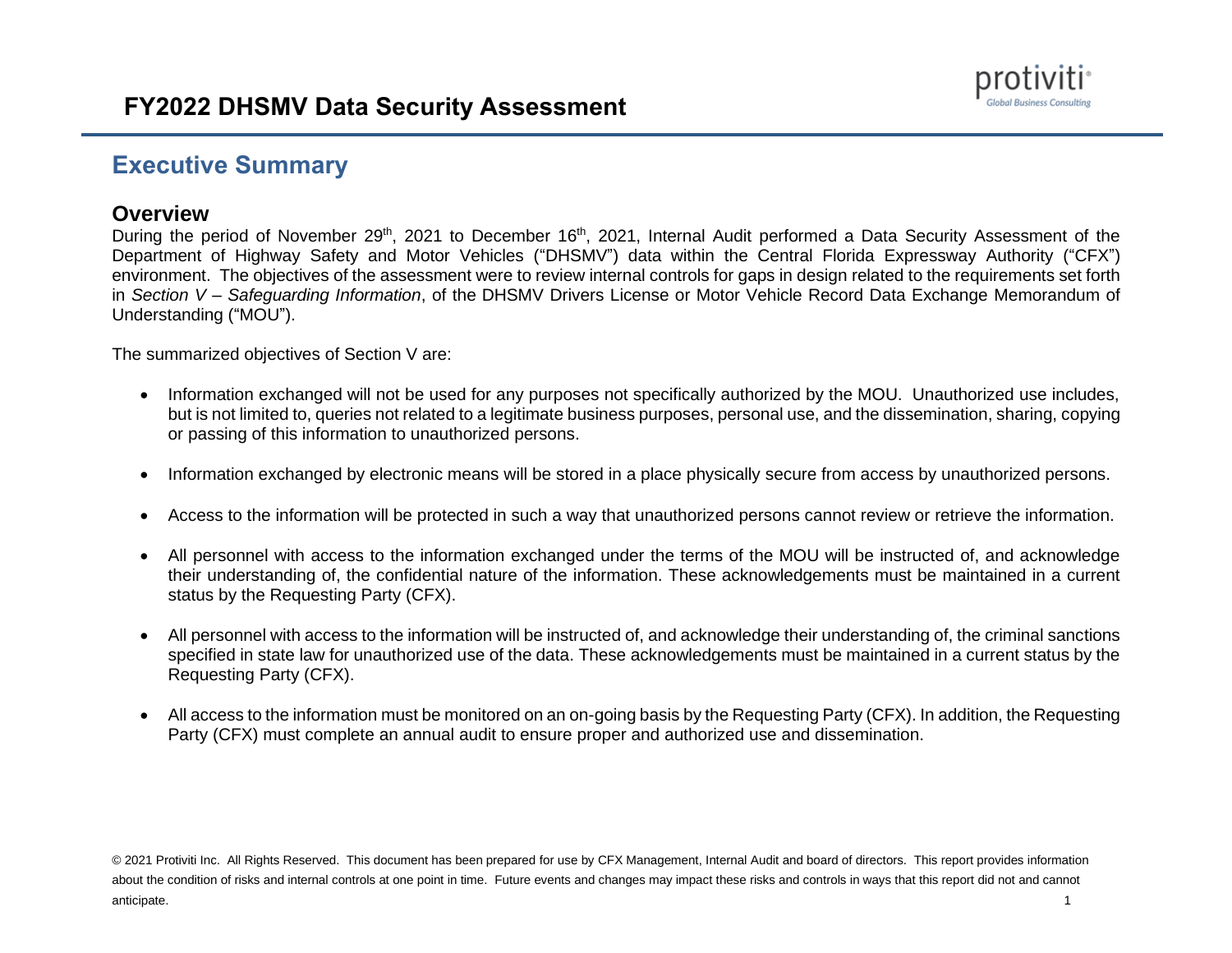#### <span id="page-3-0"></span>**Scope and Approach**

Internal Audit conducted an assessment of the process used for safeguarding DHSMV data in the CFX environment. In order to complete this review, the following procedures were performed:

- Reviewed policies and procedures related to the safeguarding of electronic and physical data transfers, data storage, and data access.
- Conducted interviews with key personnel to understand the *Drivers License or Motor Vehicle Record Data Exchange* process.
- CFX Management approved the scope of work and believed it to be sufficient to meet the requirements of the MOU. Conducted testing of controls related to the following areas:
	- o Policies and Procedures
	- o Application Access
	- o Segregation of Duties
	- o Change Control
	- o Data Storage
	- o Data Transfer
	- o Network Firewall
	- o Network Architecture
	- o Active Directory
	- o Physical Security
- After testing was completed, analysis was performed to compare the results of testing to the control objectives outlined in the MOU.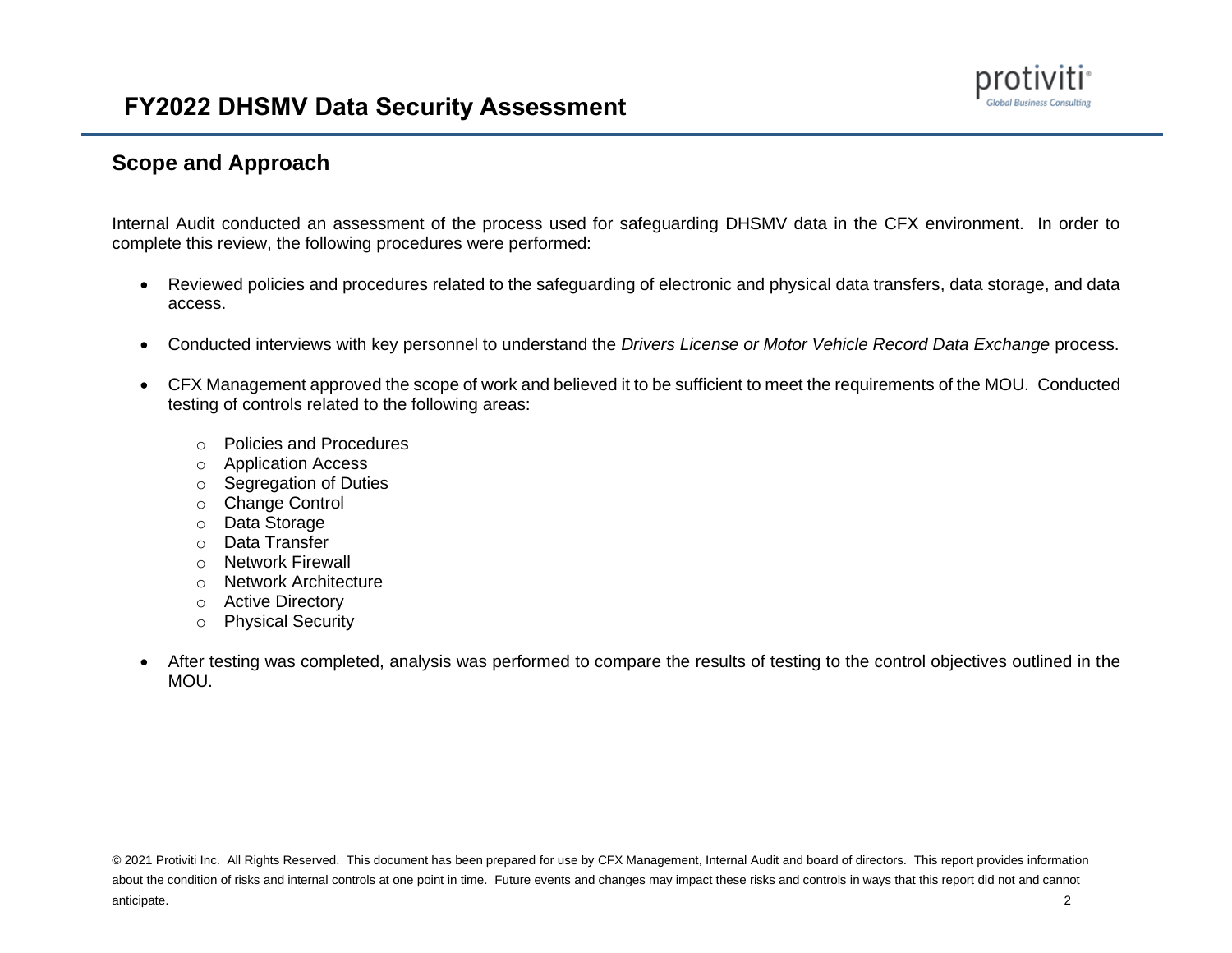

#### <span id="page-4-0"></span>**Summary of Results**

As a result of this review, Internal Audit identified zero (0) observations that should be addressed in order to enhance CFX's Drivers License or Motor Vehicle Data Exchange process.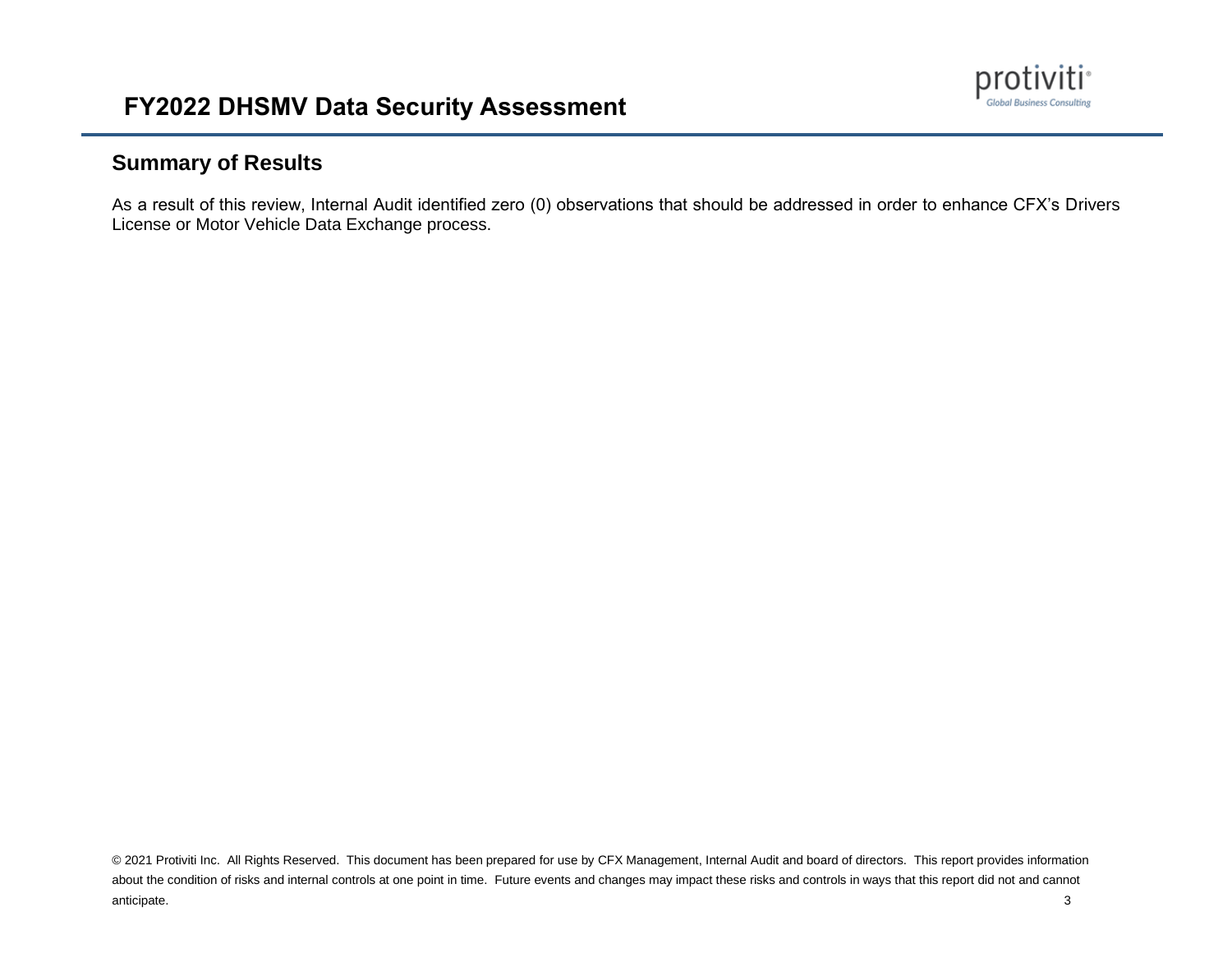

## <span id="page-5-0"></span>**Appendix A – Controls Tested**

|                | <b>Control Objective</b>                                                                                                                                                                                                                                                                                                                                    | <b>Control Description</b>                                                                                                                                                                                                                                                                                                                                                                       | <b>Testing Results</b>   |
|----------------|-------------------------------------------------------------------------------------------------------------------------------------------------------------------------------------------------------------------------------------------------------------------------------------------------------------------------------------------------------------|--------------------------------------------------------------------------------------------------------------------------------------------------------------------------------------------------------------------------------------------------------------------------------------------------------------------------------------------------------------------------------------------------|--------------------------|
| 1              | Information exchanged will not be used for any<br>purposes not specifically authorized by this agreement.<br>Unauthorized use includes, but is not limited to,<br>queries not related to a legitimate business purpose,<br>personal use, and the dissemination, sharing, copying<br>or passing of this information to unauthorized persons.                 | Policies and Procedures: CFX implements<br>company-wide policies and procedures that<br>enforce the safeguarding of company data and<br>other sensitive customer data whether or not it is<br>currently being used or accessed.                                                                                                                                                                  | <b>Control Effective</b> |
| $\overline{2}$ | All personnel with access to the information exchanged<br>under the terms of the Drivers License or Motor<br>Vehicle Record Data Exchange MOU will be instructed<br>of, and acknowledge their understanding of, the<br>confidential nature of the information. These<br>acknowledgements must be maintained in a current<br>status by the requesting party. | <b>Training:</b> CFX requires in the hiring process that<br>all users sign an acknowledgement after<br>reviewing either the employee or contractor<br>security guidelines handbook which covers the<br>safeguarding of data. These acknowledgments<br>must be maintained for all current/active users.                                                                                           | <b>Control Effective</b> |
| 3              | Access to the information exchanged will be protected<br>in such a way that unauthorized persons cannot review<br>or retrieve the information.                                                                                                                                                                                                              | <b>TRIMS Access:</b> System access to the TRIMS<br>applications for new users is appropriately<br>administered through the submission of a New<br>User Authorization Form. This form is completed<br>by the new user's Manager and the proper<br>approvals/signatures are obtained. Access to the<br>applications is then administered by IT support.                                            | <b>Control Effective</b> |
| 4              | Access to the information exchanged will be protected<br>in such a way that unauthorized persons cannot review<br>or retrieve the information.                                                                                                                                                                                                              | <b>TRIMS Access - Terminated Users: System</b><br>access to the TRIMS application and company<br>network is appropriately revoked in a timely<br>fashion for terminated users. Upon receipt of a<br>termination notification (email, authorization<br>form, phone call, etc.) from HR or a Manager<br>responsible for the terminated user, the user's<br>system account is disabled immediately. | <b>Control Effective</b> |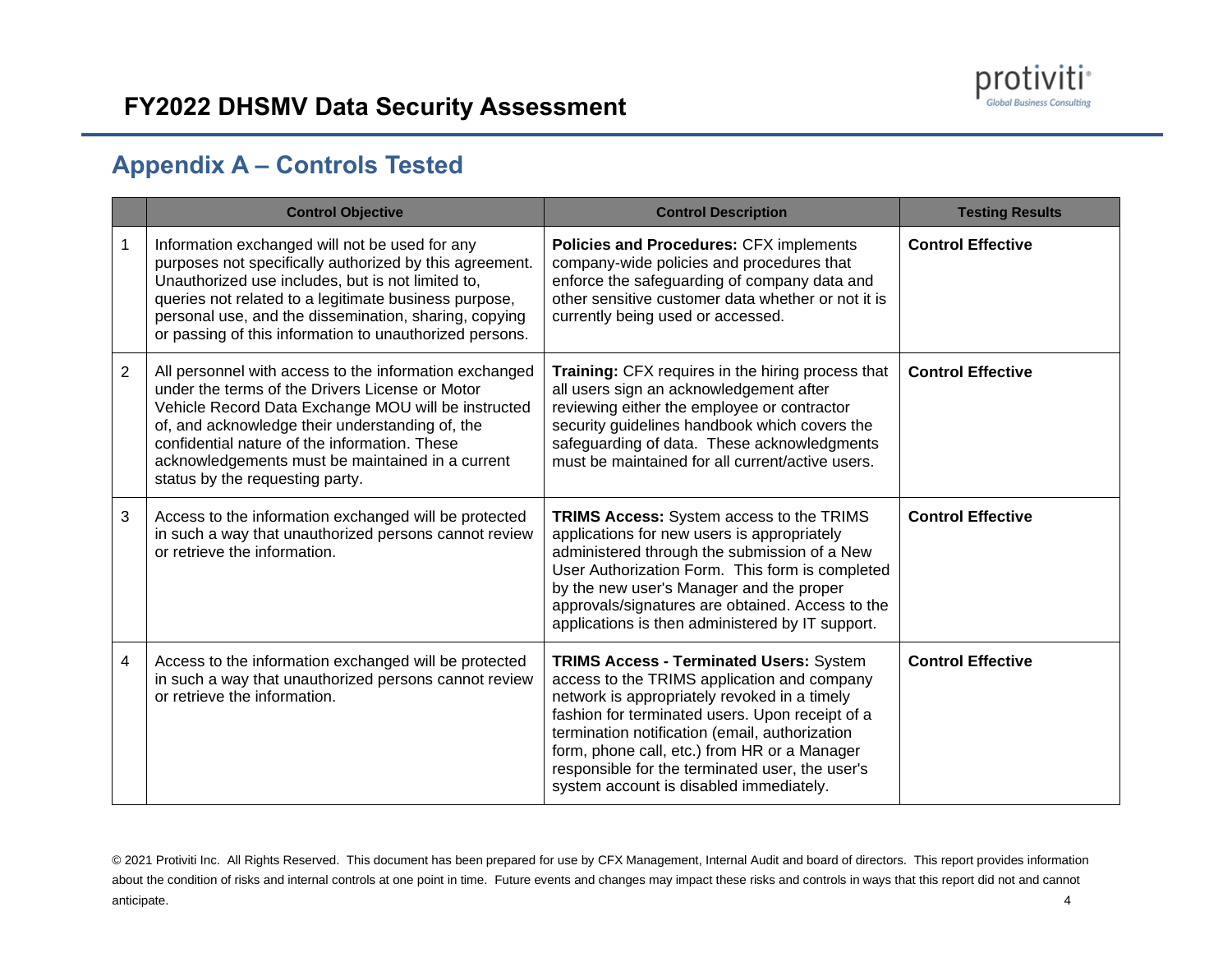

# **FY2022 DHSMV Data Security Assessment**

|    | <b>Control Objective</b>                                                                                                                       | <b>Control Description</b>                                                                                                                                                                        | <b>Testing Results</b>   |
|----|------------------------------------------------------------------------------------------------------------------------------------------------|---------------------------------------------------------------------------------------------------------------------------------------------------------------------------------------------------|--------------------------|
| 5  | Access to the information exchanged will be protected<br>in such a way that unauthorized persons cannot review<br>or retrieve the information. | Database-level Access: Database-level access<br>is restricted to the appropriate individuals<br>through the use of unique accounts.                                                               | <b>Control Effective</b> |
| 6  | Access to the information exchanged will be protected<br>in such a way that unauthorized persons cannot review<br>or retrieve the information. | <b>Server-level Access: Server-level access is</b><br>restricted to the appropriate individuals through<br>the use of unique accounts.                                                            | <b>Control Effective</b> |
| 7  | Access to the information exchanged will be protected<br>in such a way that unauthorized persons cannot review<br>or retrieve the information. | FTP Gateway Access: All individuals / user<br>accounts with access to the FTP Gateway are<br>authorized and appropriate.                                                                          | <b>Control Effective</b> |
| 8  | Access to the information exchanged will be protected<br>in such a way that unauthorized persons cannot review<br>or retrieve the information. | Host (HT250) Access: All individuals / user<br>accounts with access to the Host (HT250) are<br>authorized and appropriate.                                                                        | <b>Control Effective</b> |
| 9  | Access to the information exchanged will be protected<br>in such a way that unauthorized persons cannot review<br>or retrieve the information. | <b>Oracle DB Access: All individuals / user</b><br>accounts with access to the Oracle DB are<br>authorized and appropriate.                                                                       | <b>Control Effective</b> |
| 10 | Access to the information exchanged will be protected<br>in such a way that unauthorized persons cannot review<br>or retrieve the information. | <b>DOCPRD2 Access: All individuals / user</b><br>accounts with access to the DOCPRD2 server<br>are authorized and appropriate.                                                                    | <b>Control Effective</b> |
| 11 | Access to the information exchanged will be protected<br>in such a way that unauthorized persons cannot review<br>or retrieve the information. | <b>Infoview Crystal Reports (RPTPRD4) Server</b><br>Access: All individuals / user accounts with<br>access to the Infoview Crystal Reports<br>(RPTPRD4) server are authorized and<br>appropriate. | <b>Control Effective</b> |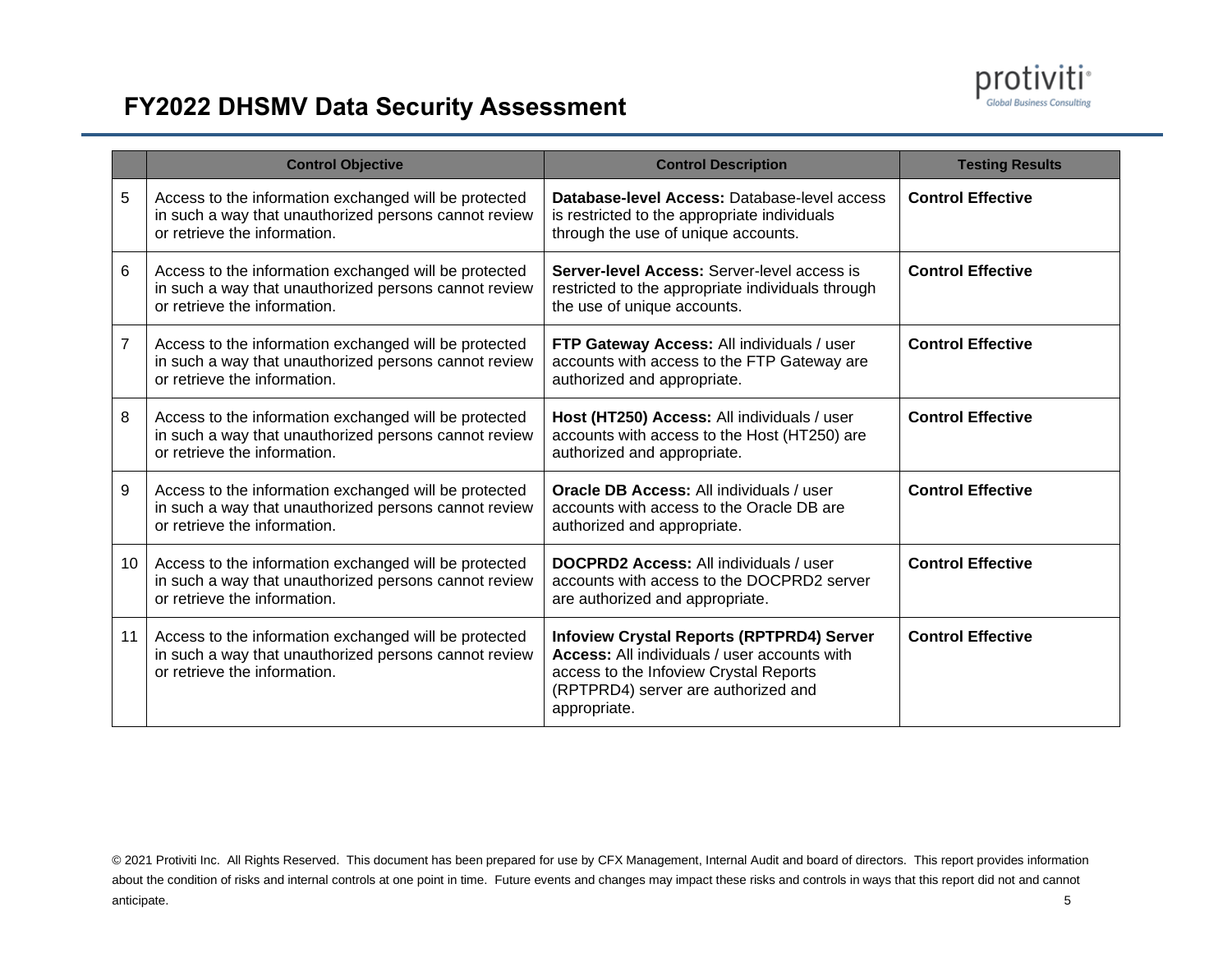

# **FY2022 DHSMV Data Security Assessment**

|                  | <b>Control Objective</b>                                                                                                                                                                                                                                                                                                                    | <b>Control Description</b>                                                                                                                                                                                                    | <b>Testing Results</b>   |
|------------------|---------------------------------------------------------------------------------------------------------------------------------------------------------------------------------------------------------------------------------------------------------------------------------------------------------------------------------------------|-------------------------------------------------------------------------------------------------------------------------------------------------------------------------------------------------------------------------------|--------------------------|
| 12 <sup>2</sup>  | Information exchanged will not be used for any<br>purposes not specifically authorized by this agreement.<br>Unauthorized use includes, but is not limited to,<br>queries not related to a legitimate business purpose,<br>personal use, and the dissemination, sharing, copying<br>or passing of this information to unauthorized persons. | <b>DHSMV Data Access: Management performs a</b><br>periodic review of user access across each of<br>the in-scope entities to ensure that the assigned<br>access level is commensurate with his/her job<br>function.           | <b>Control Effective</b> |
| 13 <sup>13</sup> | Access to the information exchanged will be protected<br>in such a way that unauthorized persons cannot review<br>or retrieve the information.                                                                                                                                                                                              | <b>Change Control / Patch Management:</b><br>Dedicated test environments exist for the testing<br>of changes and patches, where practical. CFX<br>appropriately documents and tests each<br>change.                           | <b>Control Effective</b> |
| 14               | Access to the information exchanged will be protected<br>in such a way that unauthorized persons cannot review<br>or retrieve the information.                                                                                                                                                                                              | <b>Change Control / Patch Management: All</b><br>changes and patches are authorized, executed,<br>and documented according to stated<br>procedures.                                                                           | <b>Control Effective</b> |
| 15 <sub>1</sub>  | Access to the information exchanged will be protected<br>in such a way that unauthorized persons cannot review<br>or retrieve the information.                                                                                                                                                                                              | Data Encryption: Driver's license number as it<br>is obtained from the DHSMV is encrypted when<br>stored in the Oracle database.                                                                                              | <b>Control Effective</b> |
| 16               | Access to the information exchanged will be protected<br>in such a way that unauthorized persons cannot review<br>or retrieve the information.                                                                                                                                                                                              | Network - Firewall: CFX has an operational<br>firewall in place to restrict access to the internal<br>network.                                                                                                                | <b>Control Effective</b> |
| 17 <sup>2</sup>  | Access to the information exchanged will be protected<br>in such a way that unauthorized persons cannot review<br>or retrieve the information.                                                                                                                                                                                              | Network - Active Directory: All individuals with<br>Active Directory credentials are current, active<br>users and all rights granted through Active<br>Directory are commensurate with their current<br>job responsibilities. | <b>Control Effective</b> |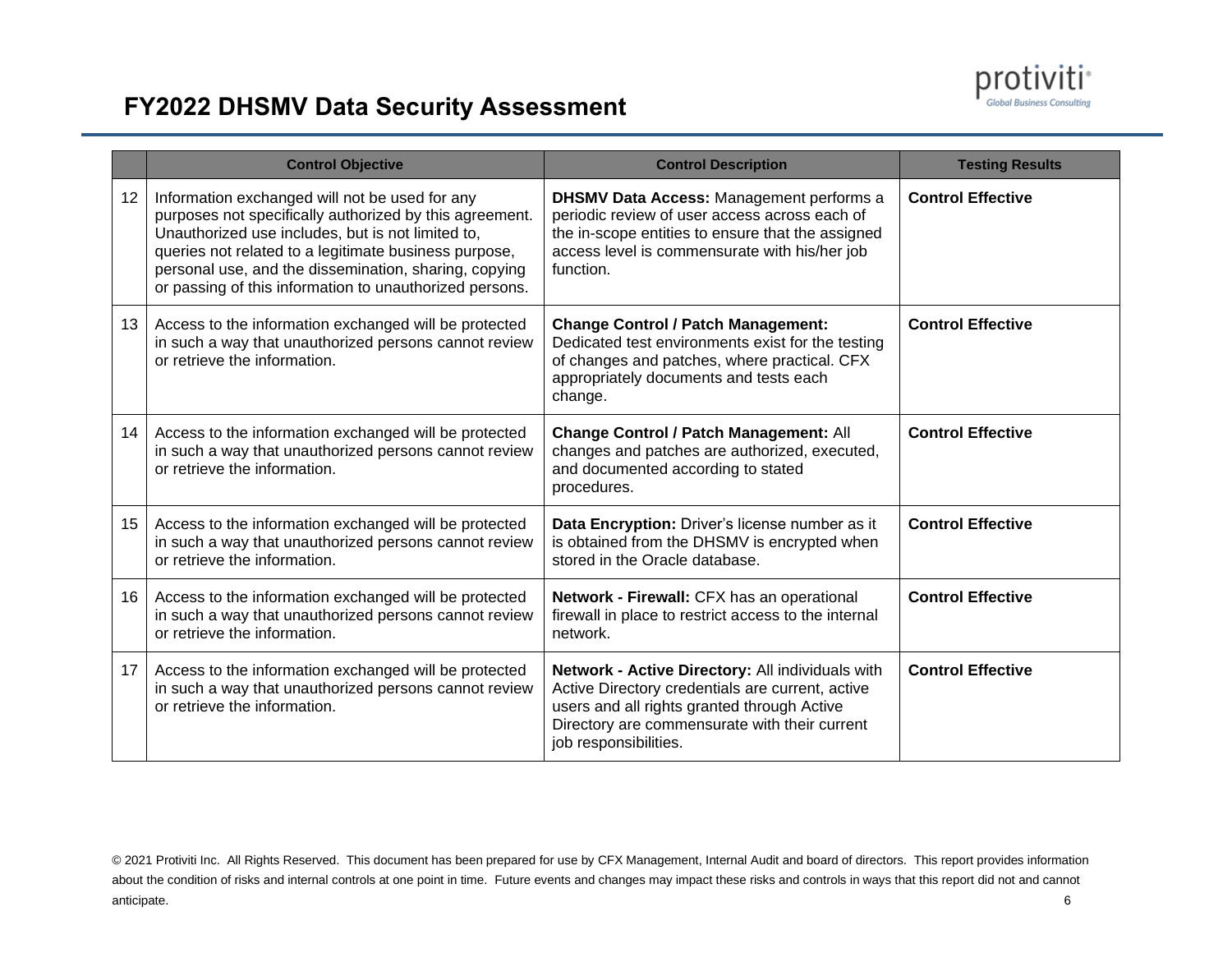

# **FY2022 DHSMV Data Security Assessment**

|    | <b>Control Objective</b>                                                                                                                                                                                                     | <b>Control Description</b>                                                                                                                                                                     | <b>Testing Results</b>   |
|----|------------------------------------------------------------------------------------------------------------------------------------------------------------------------------------------------------------------------------|------------------------------------------------------------------------------------------------------------------------------------------------------------------------------------------------|--------------------------|
| 18 | Information exchanged by electronic means will be<br>stored in a place physically secure from access by<br>unauthorized persons.                                                                                             | Physical Security - Data Center: Access to the<br>data center(s) is restricted to appropriate<br>personnel and is provided through the use of a<br>physical key or key card.                   | <b>Control Effective</b> |
| 19 | Information exchanged by electronic means will be<br>stored in a place physically secure from access by<br>unauthorized persons.                                                                                             | Physical Security - Work Areas: Access to the<br>work areas is restricted to appropriate personnel<br>and is provided through the use of a physical key<br>or key card.                        | <b>Control Effective</b> |
| 20 | All access to the information must be monitored on an<br>on-going basis by the Requesting Party. In addition the<br>Requesting Party must complete an annual audit to<br>ensure proper and authorized use and dissemination. | Logging & Monitoring: Logging and auditing<br>functions are enabled on all in-scope entities. In<br>addition, all system logs are monitored for<br>unauthorized access and irregular activity. | <b>Control Effective</b> |
| 21 | All access to the information must be monitored on an<br>on-going basis by the Requesting Party. In addition the<br>Requesting Party must complete an annual audit to<br>ensure proper and authorized use and dissemination. | <b>Vulnerability Scanning / Penetration Testing:</b><br>CFX performs periodic external vulnerability<br>scans and penetration tests.                                                           | <b>Control Effective</b> |

<sup>© 2021</sup> Protiviti Inc. All Rights Reserved. This document has been prepared for use by CFX Management, Internal Audit and board of directors. This report provides information about the condition of risks and internal controls at one point in time. Future events and changes may impact these risks and controls in ways that this report did not and cannot anticipate. 7